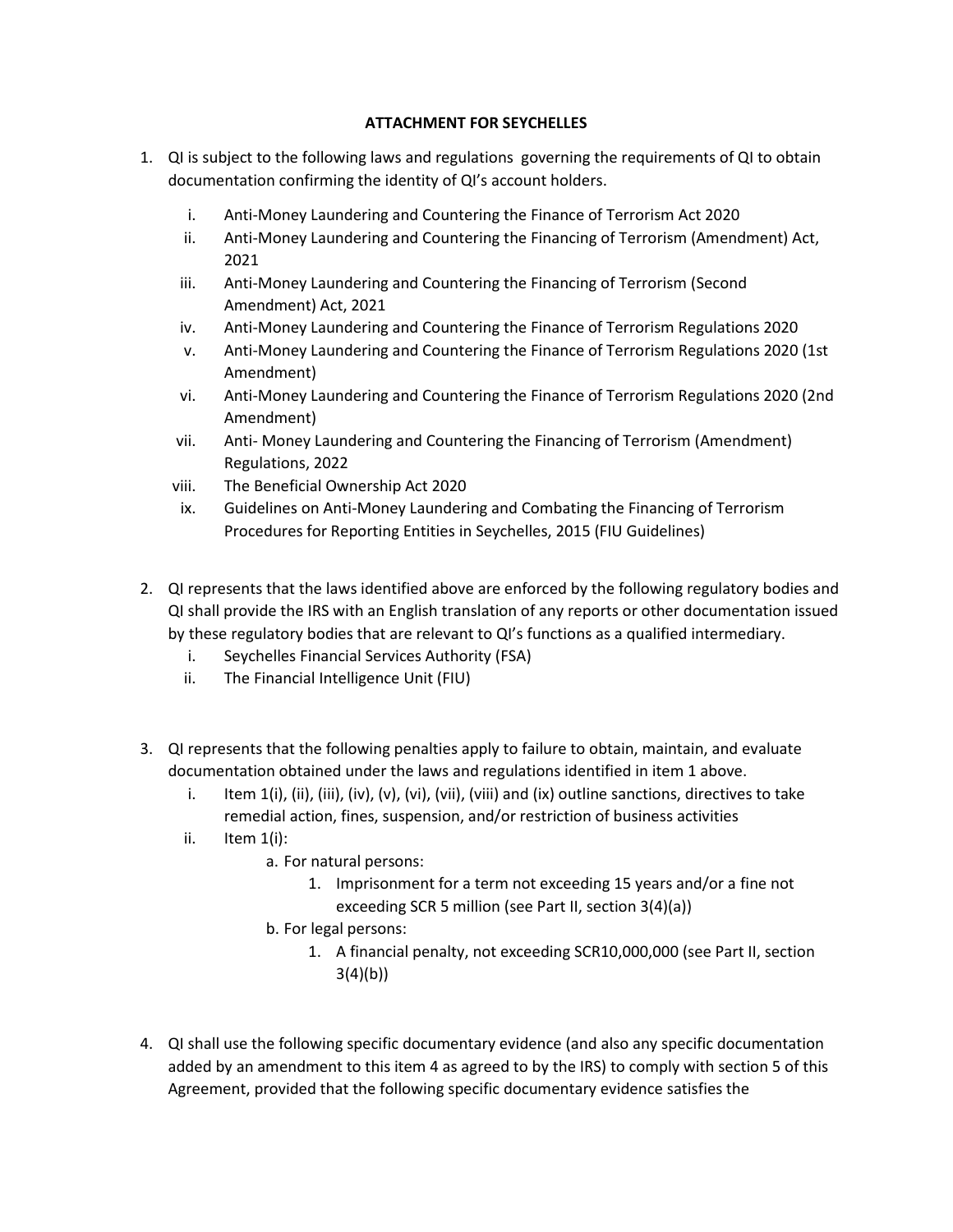requirements of the laws and regulations identified in item 1 above. In the case of a foreign person, QI may, instead, use a Form W-8 in accordance with section 5 of this Agreement. Either QI, or a banking or securities association in Seychelles, may request an amendment of this item 4.

- i. For natural persons:
	- a.Passport
	- b.National ID card
	- c.Driver's License with a photograph
- ii. For Seychelles corporates/legal persons:
	- a. Certificate of Incorporation, Memorandum and Articles of Association, or other organizational documents
	- b. Extract of the Seychelles Business Registrar
- iii. For non-Seychelles corporates/legal persons:
	- a. Certificate of Incorporation, Memorandum and Articles of Association, or other organizational documents
	- b. Extract of the home jurisdiction Companies Registrar
- 5. QI shall follow the procedures set forth below (and also any procedures added by an amendment to this item 5 as agreed to by the IRS) to confirm the identity of account holders that do not open accounts in person or who provide new documentation for existing accounts other than in person. In the case of a foreign person, QI may, instead, use a Form W-8 in accordance with section 5 of this Agreement. Either QI, or a banking or securities association in Seychelles, may request an amendment to this item 5.
	- i. QI shall not open an account by any means other than by establishing in person the identity of a customer through the account holder's own identity documents, except as permitted in (ii), (iii), (iv), and (v) below.
	- ii. QI may obtain by mail or otherwise a copy that is an exact reproduction of the specific documentary evidence listed in item 4 above from another person that is subject to know-your-customer rules that has been approved by the IRS for purposes of qualified intermediary agreements, provided that the laws and regulations listed in item 1 permit QI to rely on the other person to identify the account holder.
	- iii. QI may obtain a photocopy of the specific documentary evidence listed in item 4 by mail or otherwise remotely from the account holder or a person acting on behalf of the account holder, provided that the photocopy has been certified as a true and correct copy by a person whose authority to make such certification appears on the photocopy, and provided that the laws and regulations listed in item 1 permit QI to rely on the certified photocopy to identify the account holder.
	- iv. a. QI may obtain by mail or otherwise a copy that is an exact reproduction of the specific documentary evidence listed in Item 4 from an affiliate of QI or a correspondent bank of